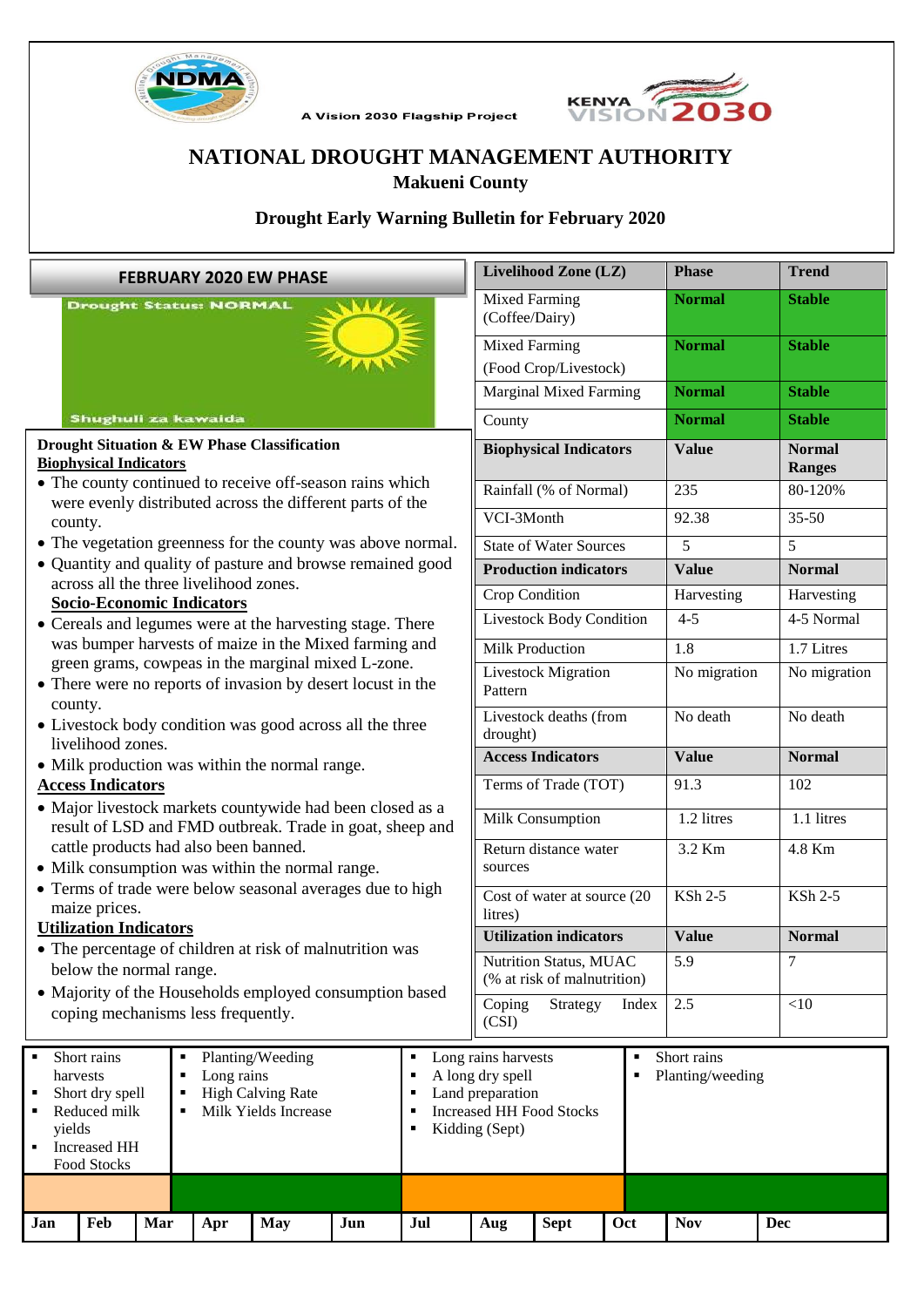# **1. CLIMATIC CONDITIONS 1.1 RAINFALL PERFORMANCE**

- The month of February was characterized by some off-season rains which were fairly distributed across all the three livelihood zones.
- On average the county recorded 30.6mm, 4.3 mm and 56.5 mm of rainfall in first, second and third dekads of February respectively compared to 6mm, 12.3mm and 5.7mm (1994-2013) LTA as illustrated in figure 1.



# **2. IMPACTS ON VEGETATION AND WATER 2.1 VEGETATION CONDITION INDEX**

# **2.1.1 The vegetation condition (VCI)**

- Above normal vegetation greenness has been experienced across the county. This is as a result of the good rains that have continuously been experienced since the onset of OND season to date. This is evident in the average 3-month VCI of 92.38 for the county.
- Kaiti, Kibwezi East, Kibwezi West, Kilome, Makueni and Mbooni sub-counties each recorded 3-month average indices of 101, 84.74, 90.08, 100.7, 96.3 and 98.26 respectively.



**Figure 2.1a: Makueni 3 month VCI Matrix, February 2020. Figure 2.1b: Makueni County 3 month VCI Graph, February 2020.**

# **2.1.2 Pasture and Browse**

- The forage condition (browse and pasture) was good in all the three livelihood zones which was much better than the long term average. However, in some parts of Kilungu and Mbooni in the Mixed farming (coffee/dairy) zone the cold, damp, water-logging conditions resulted in poor performance. In Kibwezi East and West invasive weeds covered grazing lands though the acreage was limited.
- The available pasture is expected to last up to the onset of the MAM long rains. The pasture and fodder available is well above normal due to prolonged supply of moisture by both the off-season rains and the 2019 OND Short rains season.
- Crop residues from the ongoing harvests will also contribute significantly as a source of fodder for livestock since a bumper harvest is expected in all zones.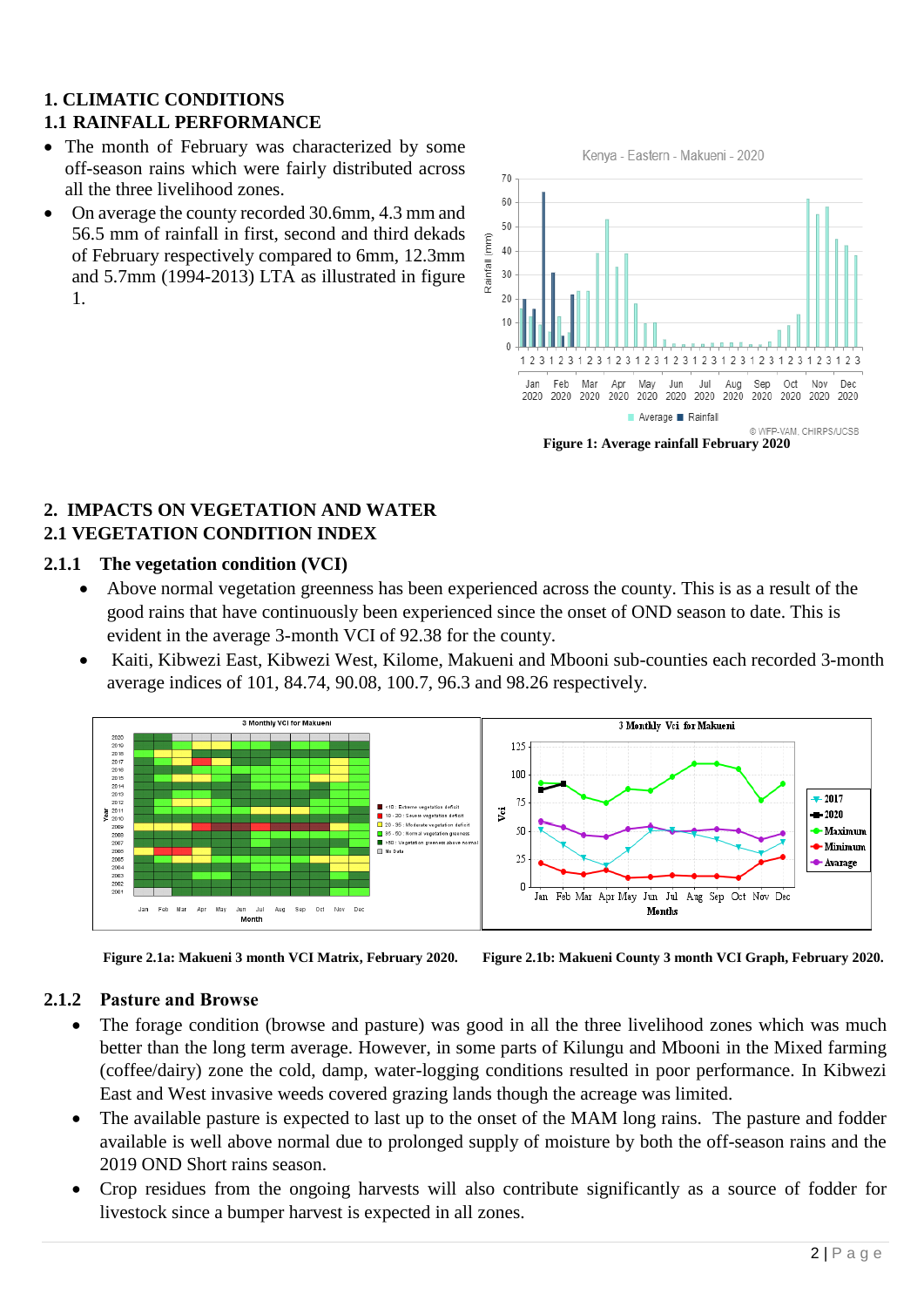• Below is an illustration of the state of pasture and browse condition during the month of February.





 **Figure 4: Makueni County Browse Condition, February 2020 Figure 5: Makueni County Pasture Condition, February 2020**

#### **WATER RESOURCE**

#### **2.2.1 Sources**

- The main water sources for both human and livestock consumption were: Rivers at 29.7%, Traditional river-wells at 24.3%, Shallow wells 18.9%, Boreholes 10.8% as illustrated in figure 6 alongside.
- Surface water reservoirs in both mixed farming and marginal mixed farming livelihood zone had a recharge level of more than 80 percent and were expected to last until July.



#### **Figure 6: Makueni County Water Sources for February 2020**

# **2.2.2 Household access and Utilization of water Distances to water sources for household consumption**

- The average return distance from the household to water sources remained stable at 3.1 km.
- The distances are expected to remain low across all the livelihood zones attributed to recharge by the ongoing off- season rains and the expected MAM long rains.
- The average water consumption per day in the marginal mixed farming zone was 20 litres while in the Mixed farming livelihood zones was 40 litres.

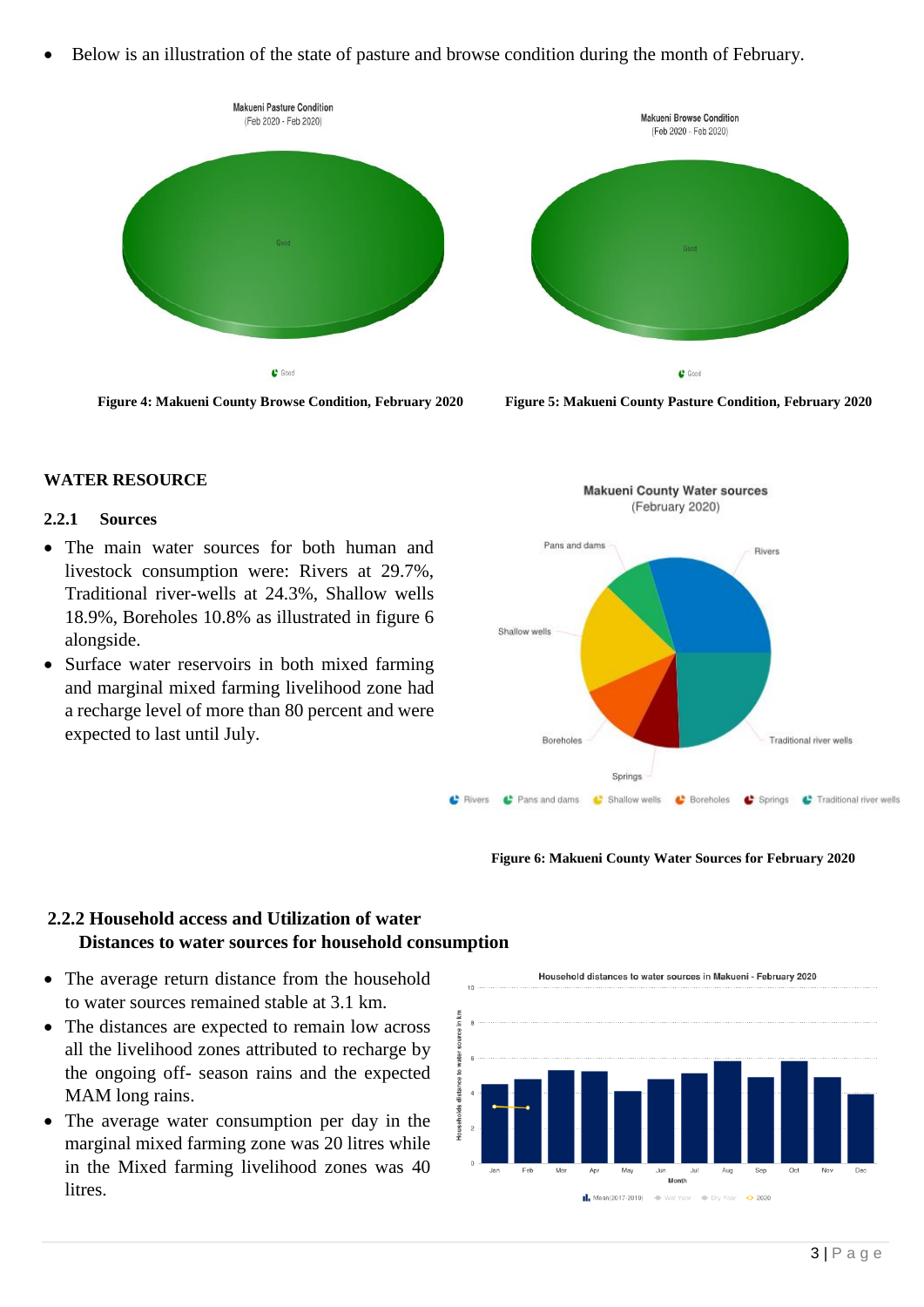#### **2.2.3 Livestock access to water**

- The average return distance from the grazing areas to watering points remained relatively stable at 3.2km
- The stability in distances for the last three months is attributed to the available water sources as a result the ongoing off-season rains and the 2019 OND short rains season.
- The situation is expected to remain stable for the next two months.

Distances from grazing areas to water points in Makueni County - February 2020 )istance (Km) IL Mean(2017-2019)

 **Figure 8: Average grazing Distances, February 2020**

#### **2.3 Implication of the above indicators to Food Security**

- The improved forage condition and the decreased distances to water sources impacted positively on livestock body condition resulting to better market prices, increased milk production and consumption mostly by the under-fives hence a decrease in malnutrition cases.
- The stability in water distances and its availability has cushioned both households and livestock from water stress.

# **3.0 PRODUCTION INDICATORS**

# **3.1 LIVESTOCK PRODUCTION**

### **3.1.1 Livestock Body Condition**

- Livestock body condition remained good for all species across all the three livelihood zones.
- The cattle body condition in both Mixed farming and marginal mixed farming livelihood zone was at the optimum (moderate to good smooth appearance, a score of 4-5). This is expected to remain stable for the next 2-3 months with the availability of pasture and water for livestock. The current situation can be attributed to the favourable conditions due to the off-season rains and the expected early onset of the MAM rains.

#### **3.1.2 Livestock Diseases**

- In the Marginal Mixed Livelihood zone, disease outbreak was reported in several wards as follows: Kibwezi East sub-county (All wards) Lumpy Skin Disease (LSD) reported, Ivingoni/Nzambani; Foot and Mouth Disease (FMD), tick-borne babesiosis (red water), Kibwezi West sub-county: LSD and FMD reported in all wards while Mbooni sub county: Kalawa- LSD, Makueni Sub county; FMD in Wote/Nziu Ward, Kibwezi west: FMD in Emali/Mulala.
- In the mixed farming (coffee /dairy) zone, there were no cases reported. Chicken were also affected in Kibwezi East, Kibwezi West and Makueni by suspected infectious coryza.
- LSD vaccinations were conducted in Kibwezi West (Kikumbulyu North) and FMD in Kibwezi West (Thange, Ivingoni/Nzambani, Nguu/Masumba). However, the coverage was very low.
- A quarantine notice was issued in mid-February by the County Government of Makueni restricting movement of cattle, goats and sheep in the county. Transportation of their products were equally banned.
- These disease outbreaks could have a negative impact on animal health and productivity at household level and even death if not contained.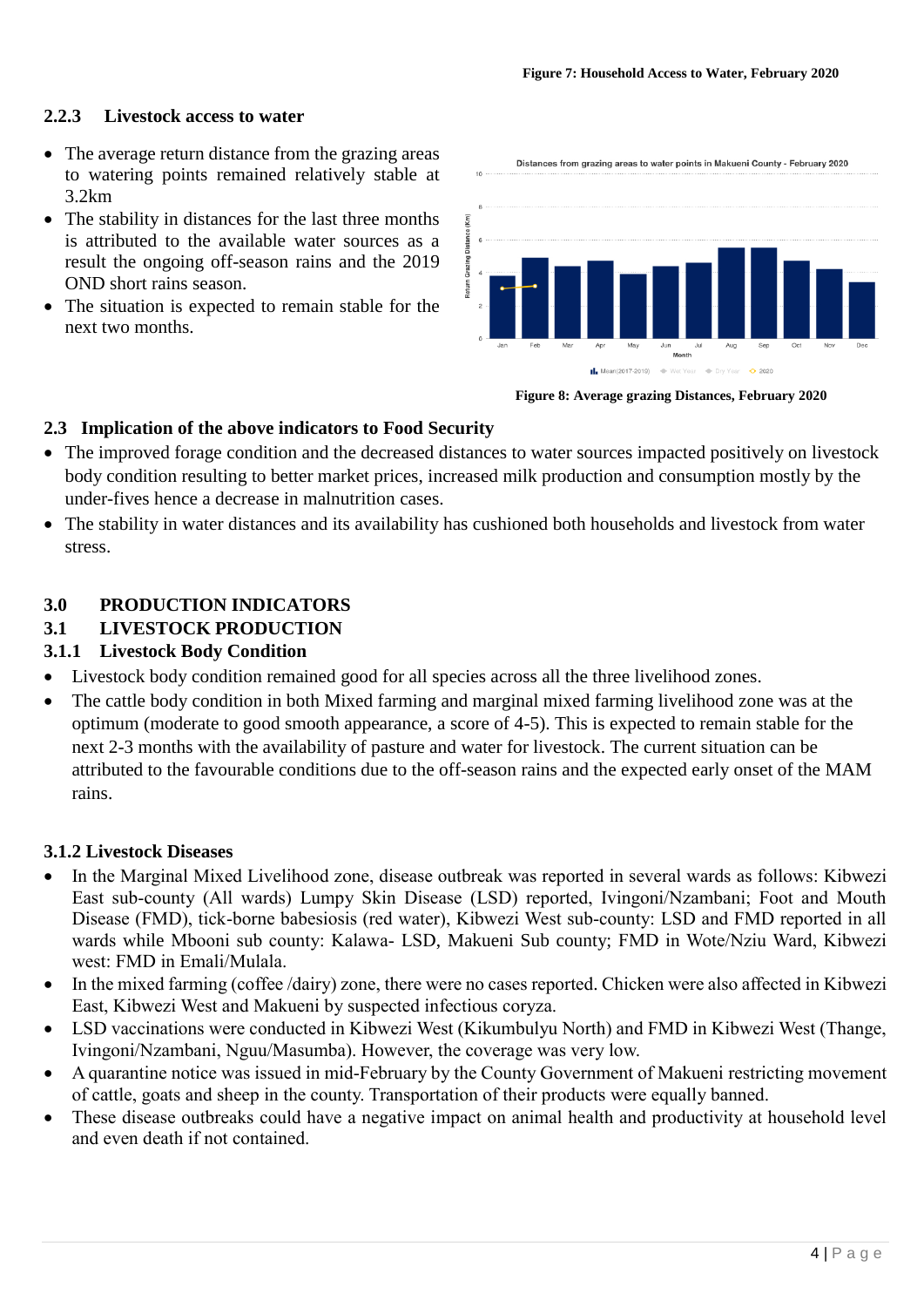# **3.1.2 Milk Production**

- The average Milk production per household per day for the month of February increased by 12.5 percent to 1.8 litres. This is attributed to the availability of fodder and water for the cattle which has impacted positively on them.
- Compared to a normal wet season the current production was slightly low.
- Compared to the 2016-2019 short term average, the current milk production was slightly above by 5.9 percent.



**Figure 9: Makueni county milk production, February 202**

# **3.2 RAIN-FED CROP PRODUCTION**

#### **3.2.1 Stage and Condition of food Crops**

- Main crops grown under rain-fed production in the County were; maize, green grams, cowpeas, beans, pigeon peas, millet and Sorghum.
- Crops in both Mixed farming (Coffee, Dairy and Irrigation) and Mixed farming (Food crops and Livestock) livelihood zone had attained the maturity stage and was at the harvesting stage.
- Stocks held at all levels was higher than the long term average occasioned by enhanced rains which resulted to higher production, hence availability of food stocks from farms and from markets as a result of enhanced farm incomes.
- Most of the stocks held by traders were from outside the county (mainly western Kenya and north rift valley). Current stocks held by the households is expected to last for 3 months which is normal at this time of the year. Cases of post-harvest losses were reported in the Marginal Mixed Farming zone and was as a result of the extended rainy season which delayed harvest of the crop leading to rotting in some areas. Crops affected were green grams, maize and cowpeas.

#### **4.0 MARKET PERFORMANCE**

# **4.1 LIVESTOCK MARKETING**

- **4.1.1 Cattle Prices**
- The average market price for the cattle increased by 12.5 percent to an average of Ksh25, 200.
- Compared to the 2016-2019 long term average, the recorded price was above by 31 percent.
- The increase in price is attributed to the closure of major livestock markets and the current favourable conditions for livestock rearing which have encouraged farmers to retain their stock.



**Figure 10: Makueni County Cattle Prices, February 2020**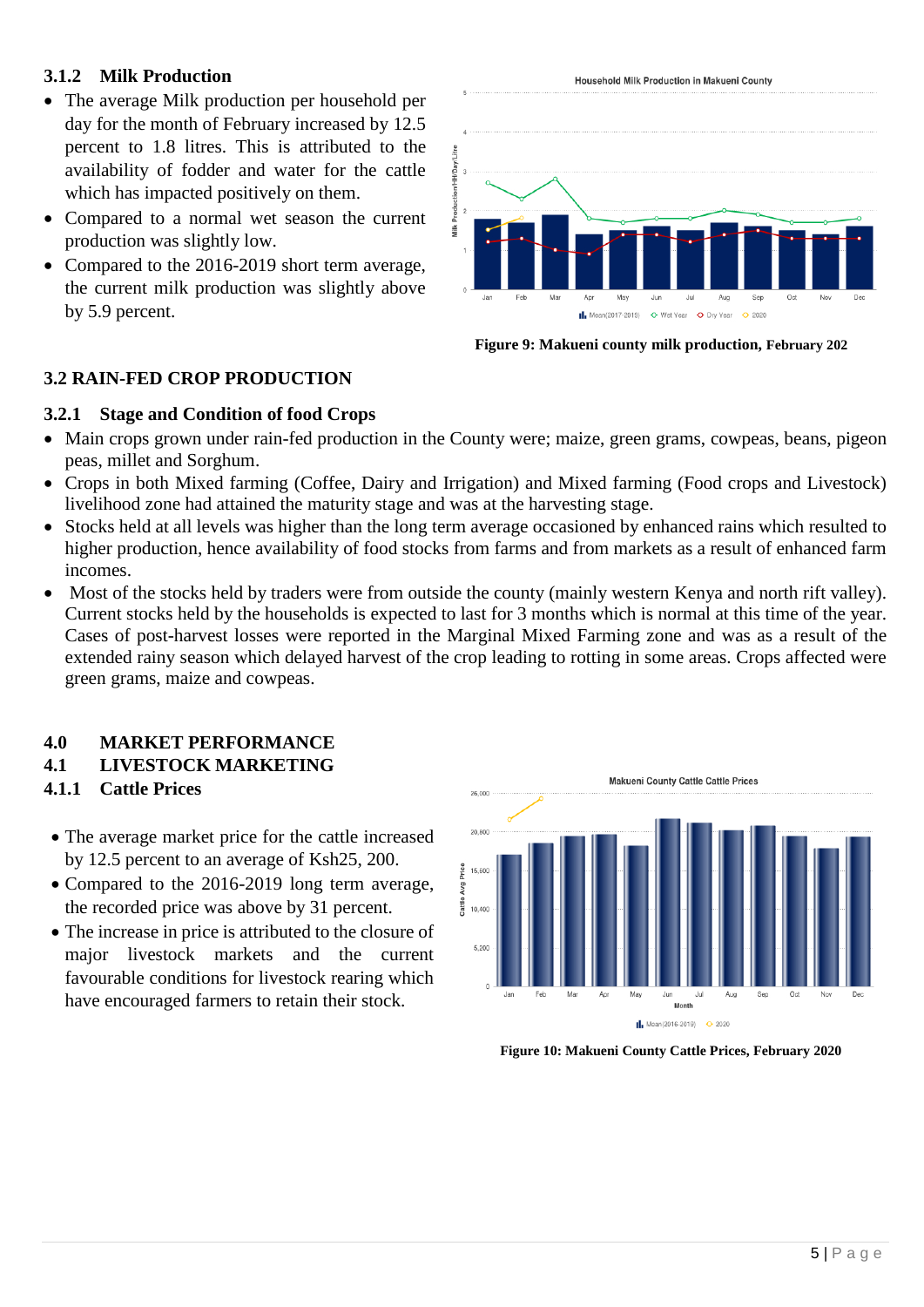# **4.1.2 Goat Prices**

- The average market price for the goat for the month under review increased slightly by 3 percent to Ksh3,900.
- Compared to the (2015-2019) long term mean, this month's price was 8 percent above the LTA.
- The good prices are attributed to the prevailing good body condition and the availability of pasture and browse for the shoats.



 **Figure 11: Makueni County Goat Prices, February 2020**

# **4.2 CROP PRICES**

### **4.2.1 Maize**

- The average market price for maize per kilogram remained stable at Ksh45.
- The current maize market price is 16 percent higher than (2016-2019) long-term average of Ksh37.
- The price of maize is expected to go down in the next one month given that the maize crop is being harvested and is expected to infiltrate the local market.



 **Figure 12: Makueni County Maize Prices, February 2020**

#### **4.2.2 Beans**

- The average market price for beans was Ksh80.
- Compared to (2016-2019) long-term average of Ksh80, the current price was normal.
- Markets in the Marginal Mixed Farming livelihood zone recorded high prices of around KSh 100 to KSh120.
- This was as a result of the poor performance of the crop in this zone.

Makueni County Beans Beans Prices



 **Figure 13: Makueni County Beans prices, February 2020**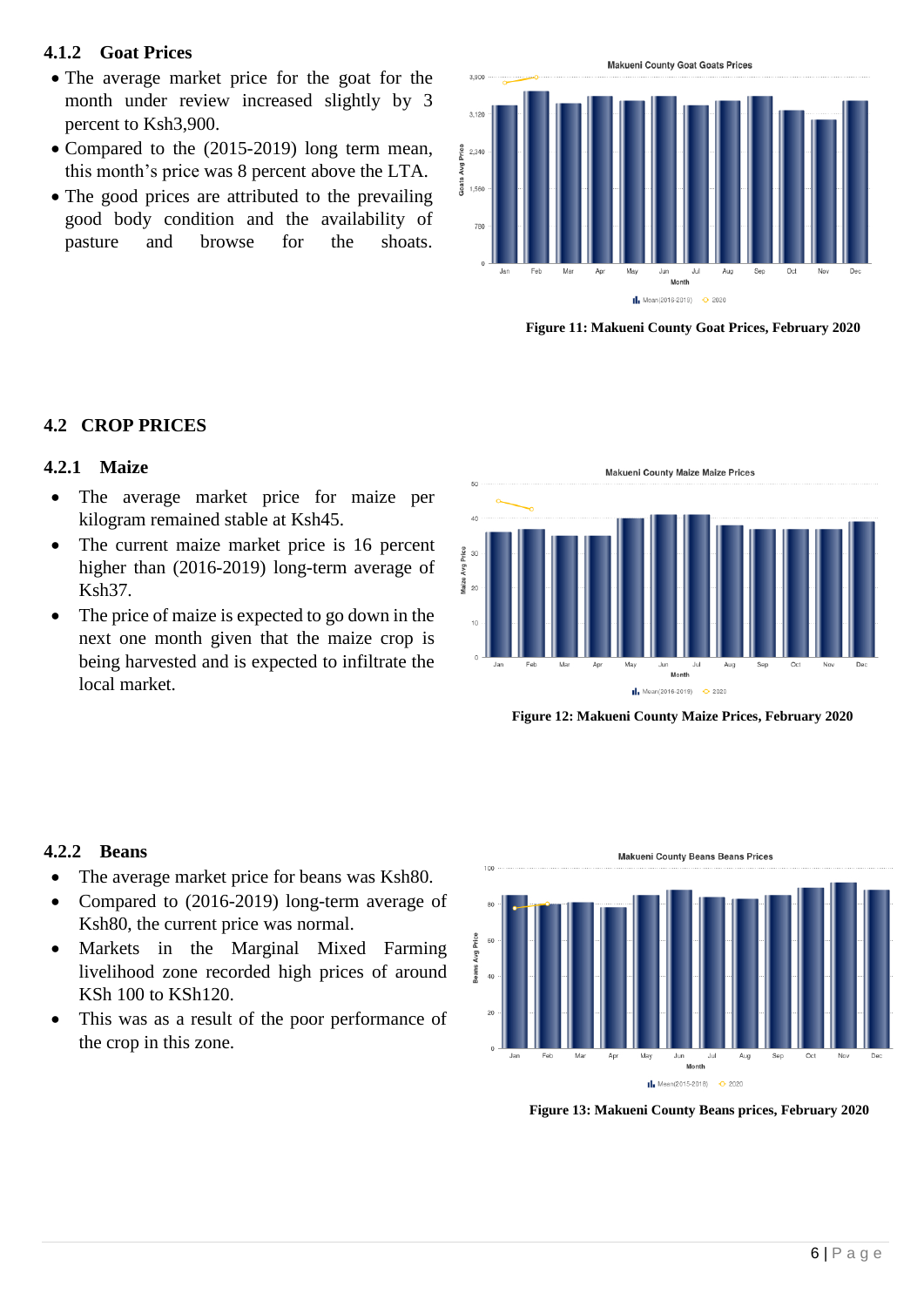# **4.3 Livestock Price Ratio/Terms of Trade**

- The current terms of trade was 91.3, compared to last month this was a 8.8 percent increase from that recorded last month
- Compared to the (2016-2019) short term average the current TOT was slightly below by 11.7 percent.
- This implies that from the sale of one goat, a farmer could purchase 91.3 kg of maize.
- This difference with last year's price is as a result of the high maize prices as the harvests have not been fully realized while the goat price remains stable
- Terms of trade and household purchasing power is expected to improve as the goats body condition continue to improve, resulting to improved prices while that of maize steadily decreases.



 **Figure 14: Makueni County Terms of Trade, February 2020**

# **4.3.3. Implications of the above indicators on Food security.**

Livestock prices are likely to remain high due the current favourable conditions for livestock rearing. The demand for cattle for restocking is high since farmers sold off their livestock during the dry phase preceding the OND season. Those with cattle are holding on to their stock. The price of major local staples is likely to go down given that a high percentage of the crops was being harvested, this will impact positively on the household purchasing power.

# **5.0 FOOD CONSUMPTION AND NUTRITION STATUS**

#### **5.1 MILK CONSUMPTION**

- The average daily milk consumption per household remained stable at 1.2 litres
- Compared to the (2017-2019) Short Term Average of 1.1 litres. Compared to the Short-term average, the current milk consumption was slightly above.
- Compared to the good year the current milk consumption was within the normal range.



 **Figure 15: Makueni County milk consumption, February 2020**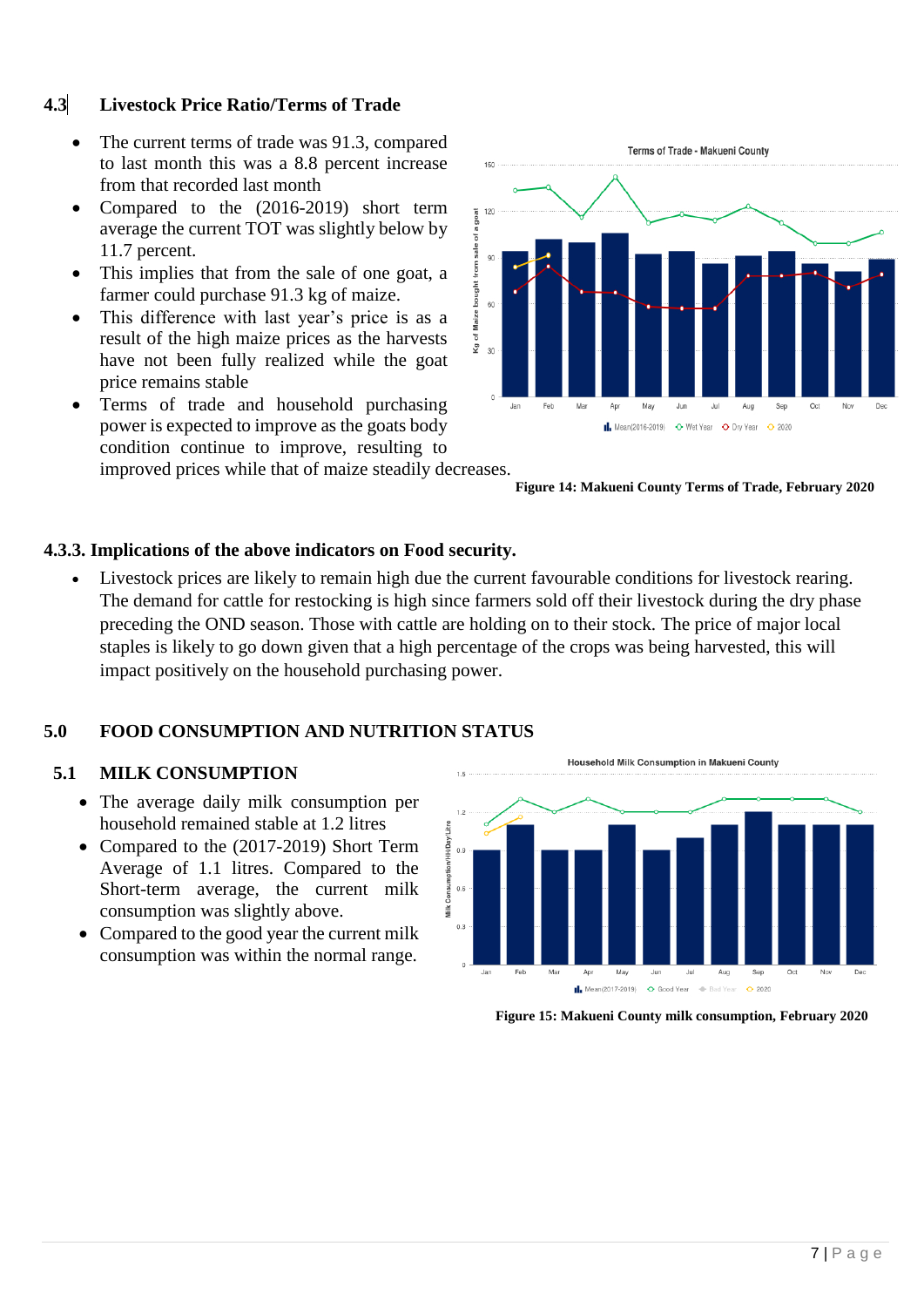# **5.2 FOOD CONSUMPTION SCORE**

- The county average acceptable FCS was 85.3 percent and 14.7 at the borderline
- Most households were consuming at least three meals a day with the meal composition being of diverse food groups.



**Il**, Poor **II**, Borderline **II**, Acceptable

 **Figure 16: Makueni County FCS, February 2020**

# **5.3 HEALTH AND NUTRITION STATUS 5.3.1 Nutrition Status**

- Majority of households were consuming at least 3 meals in a day of diverse food groups
- The proportion of children (under-fives) at risk of malnutrition for the month of February was 5.9 percent of the 510 sampled children
- Compared to the 2015-2019 average, the current MUAC was below the normal range by 16 percent. It's expected that the MUAC will improve more with the availability of milk and Citrus fruits mostly for the under-fives.



 **Figure 17: Makueni County Mid at Risk Children, February 2020**

# **5.4 COPING STRATEGIES**

- Average mean CSI for the county increased from 1.9 to an average of 2.5
- The coping strategy index (CSI) in Mixed farming livelihood zone was 2.9, while in the marginal mixed farming zone it was 2
- Compared to last month the current CSI had slightly increased this implies that Households were employing less coping strategies to cope with lack of food or money to buy food.There is stability in food consumption harvests as compared to other times of the year as a result of availability of

Makueni County - Coping Strategy Index February 2020  $\overline{2}$ C<sub>SI</sub> Mear  $10$  $0.6$ Mixed Farming Marginal Mixed Farming **Month** 

food at the household level . This is attributed to the continuing harvests

 **Figure 18: Makueni County Coping Strategy Index, February 2020**

# **6.0 CURRENT INTERVENTION MEASURES (ACTION)**

#### **6.1 NON-FOOD INTERVENTIONS**

• LSD, FMD and CCPP vaccination by the DOALF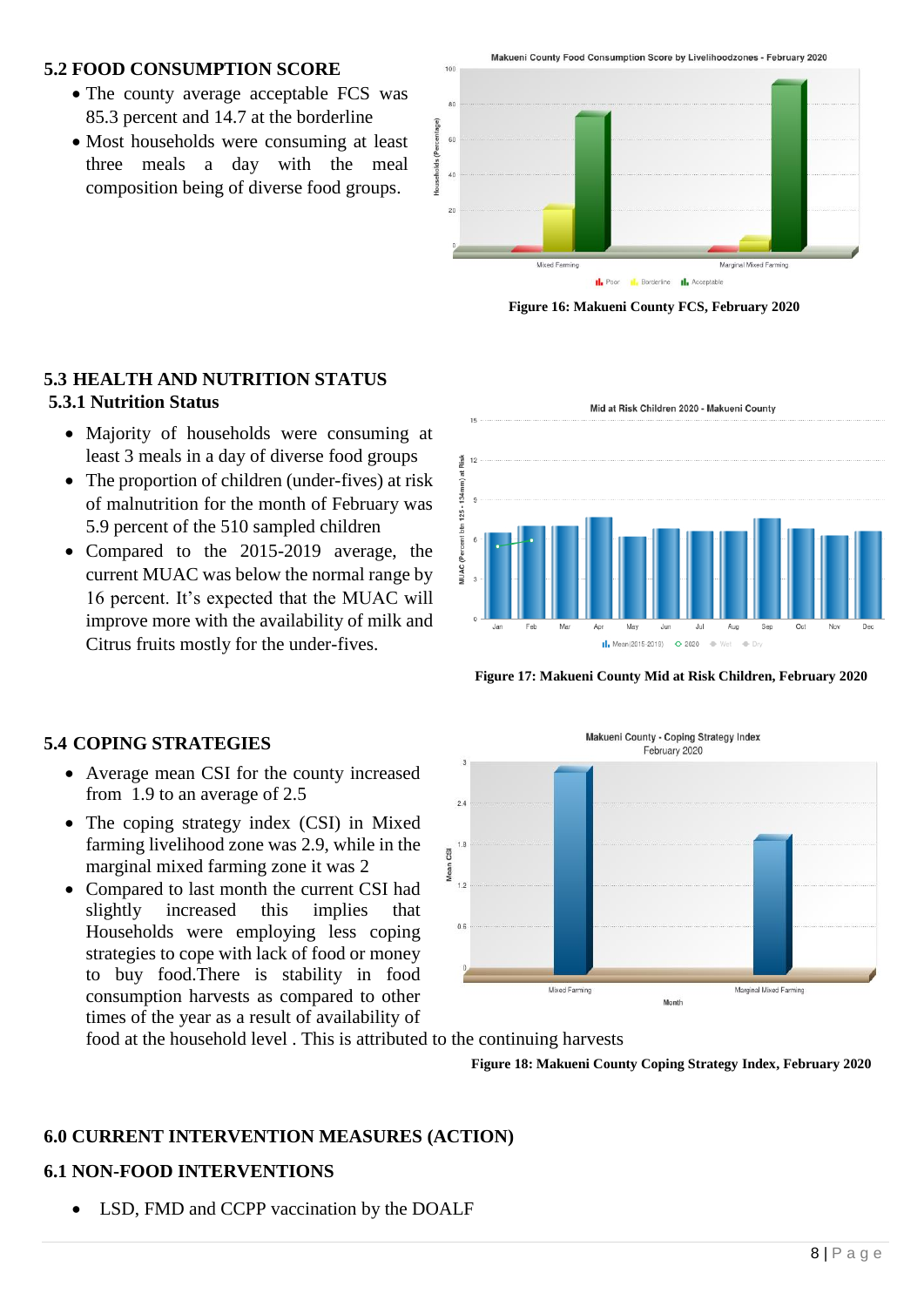- Inputs subsidy (seeds, fertilizer, hermetic bags, pesticides) by KCEP-CRAL
- Capacity building farmers on climate smart agriculture and post-harvest management by DOALF and partners
- Promotion of drought tolerant crop production by DOALF and partners such as ASDSP,KCEP-CRAL,AVCD ,KCDMS, NCPB, NARIGP

# **6.2 FOOD AID**

• No food aid was received during the month under review.

# **7.0 EMERGING ISSUES**

### **7.1 Insecurity/Conflict/Human Displacement/Human-Wildlife conflict/Floods**

• No abnormal incidences of insecurity, human displacement or conflict over resources during the period under review since the season performed well both within the county and the neighboring counties.

# **7.2 Migration.**

• No migration of livestock was reported in any of the three livelihood zones, Neither is it expected in the next three months

# **7.3 Food Security Prognosis**

Forecast from the department of meteorology has indicated a normal to above normal (March-April-May) season with onset expected from the second to third week of March and cessation from the third to fourth week of May. Given that the OND season performance was good with some off-season rains being experienced in January and February, water sources (both surface and underground) are expected to remain well recharged for the next six months. Maize prices are likely to come down as supply from local production infiltrates the markets. Local crop production is expected to flourish and this is expected to have a positive impact on the local food security situation. Livestock body condition is expected to remain good due to the expected availability of quality forage and water and this in effect will accord the farmers good market prices and as a result, an increase in purchasing power.

However, livestock Markets and sale of livestock products has been restricted countywide following the quarantine order. It is not certain when normal operations are likely to resume. This is likely to affect household disposable income since farmers will not be able to trade.

However, livestock body conditions remain good across all three livelihood zones and are expected to remain so until well into the March to May season as there is adequate pasture and water to last until then. Access to markets for cereals and non-food items is expected to remain unhampered and operational which is good for consumption at household level. Milk production will also remain stable maintaining a stable nutrition status especially for children under five years of age. Food consumption will remain acceptable for the majority of the population.

# **8. RECOMMENDATIONS**

# **Immediate/Short term**

# **Agriculture**

- Construction of Water harvesting structures e.g. farm ponds (lined), Insitu Technologies, Conservation Agriculture.
- Promoting, production and utilization of drought tolerant crop varieties.
- Pests and diseases management interventions in vegetables
- Capacity building on Viable Value Chains, postharvest handling and market linkages